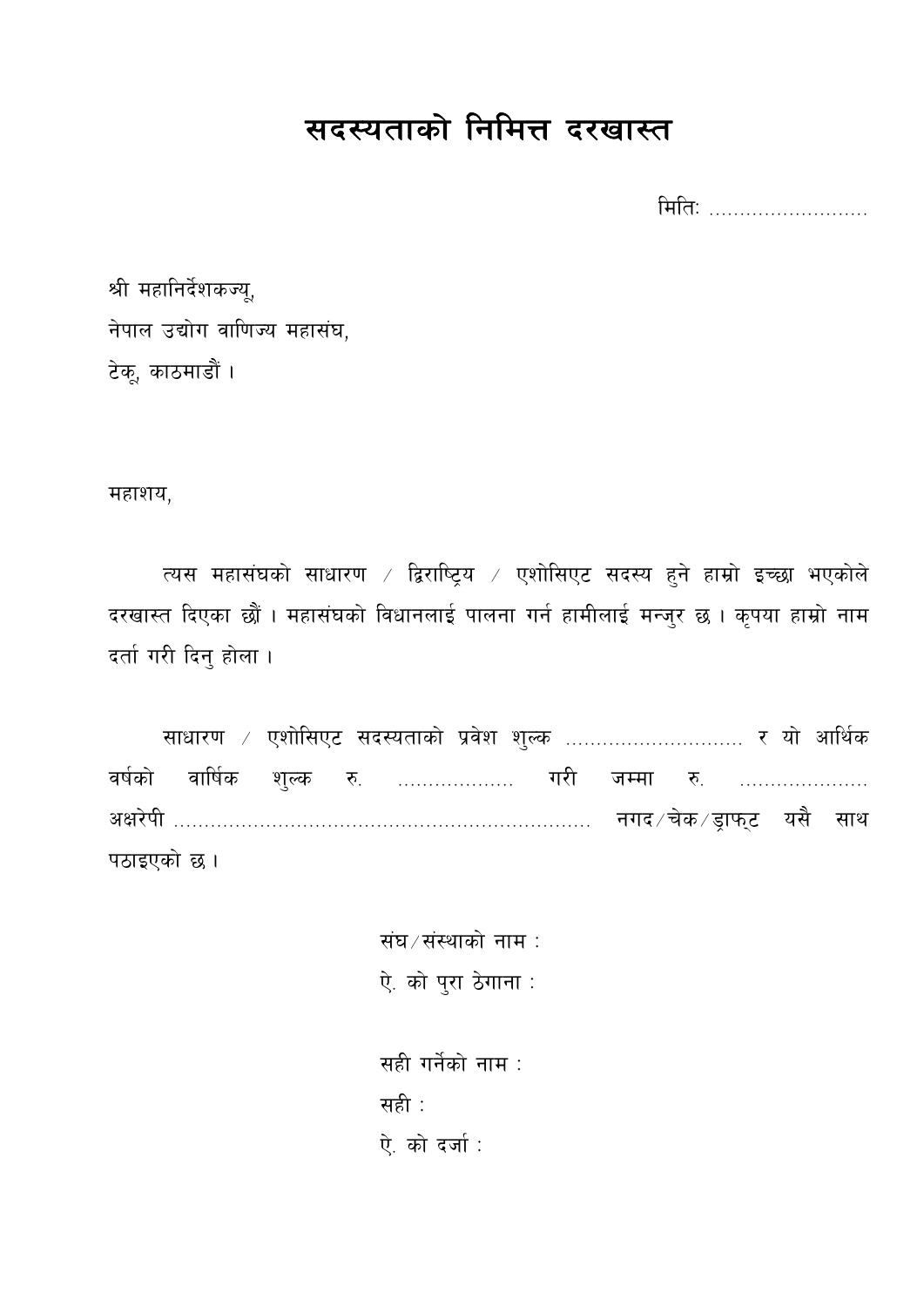## **Associate Member's Record**

|     |                                                                             |                                |          | <b>Code No. of FNCCI Membership</b><br>AM: |  |  |
|-----|-----------------------------------------------------------------------------|--------------------------------|----------|--------------------------------------------|--|--|
| 1.  | Name:                                                                       |                                |          |                                            |  |  |
| 2.  |                                                                             | Address (Head Office):         |          |                                            |  |  |
|     |                                                                             | P.O. Box No:                   | Tel No.: |                                            |  |  |
|     |                                                                             | Telex No.:                     | Fax No.: |                                            |  |  |
|     | E-mail:                                                                     |                                | Website: |                                            |  |  |
| 3.  | Date of Incorporation:                                                      |                                |          |                                            |  |  |
| 4.  | Certificate of Incorporation No.:                                           |                                |          |                                            |  |  |
| 5.  | Share Capital:                                                              |                                |          |                                            |  |  |
|     | (a)                                                                         | Authorized Rs.                 |          |                                            |  |  |
|     | (b)                                                                         | Subscribed Rs.                 |          |                                            |  |  |
|     | (c)                                                                         | Paid Up Rs.                    |          |                                            |  |  |
| 7.  |                                                                             | Name and Address of Directors: |          |                                            |  |  |
| 8.  | Name and Tel. No. of General Manager of Chief Administrator:                |                                |          |                                            |  |  |
| 9.  | Line of Business:                                                           |                                |          |                                            |  |  |
|     | (if manufacturing firm, specify items)                                      |                                |          |                                            |  |  |
| 10. | Registered with District Chamber of Commodity Association, if so give name: |                                |          |                                            |  |  |
| 11. | Total number of employees:                                                  |                                |          |                                            |  |  |
|     | (a)                                                                         | Management and Administration: |          |                                            |  |  |
|     | (b)                                                                         | Semi and Skilled manpower:     |          |                                            |  |  |
|     | (c)                                                                         | Unskilled manpower:            |          |                                            |  |  |
|     |                                                                             |                                |          |                                            |  |  |
|     |                                                                             |                                |          |                                            |  |  |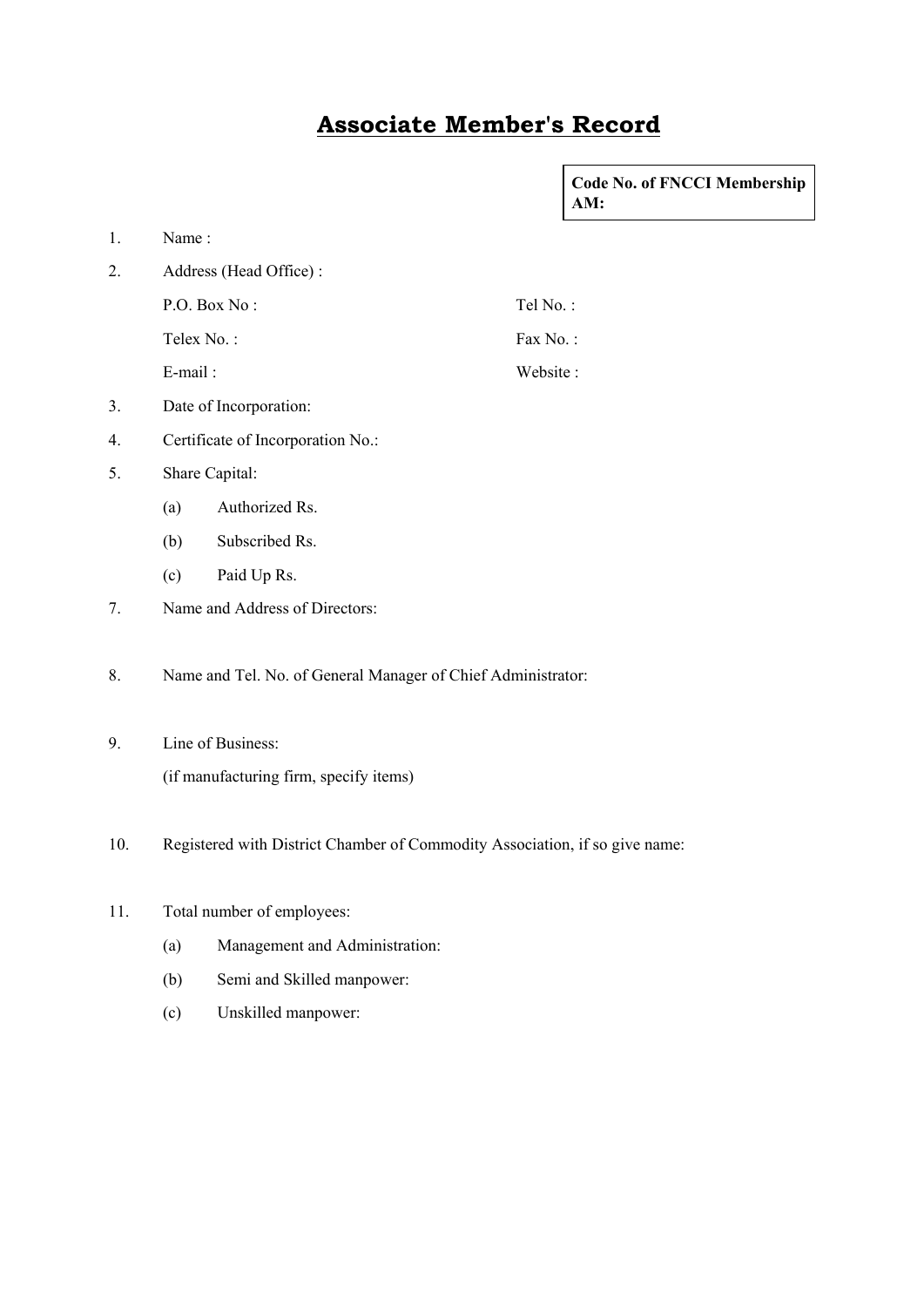12. Foreign Collaboration:

| *Joint Venture | <i>*</i> Technology Transferred | *Management Agreement |
|----------------|---------------------------------|-----------------------|
|                |                                 |                       |

13. Exportable Details

Items:

Markets:

Annual Exports: US\$

14. Name and Address of Bank relation

Date \_\_\_\_\_\_\_\_\_\_\_\_\_\_\_\_\_\_\_\_\_\_\_\_\_\_\_ Signature : \_\_\_\_\_\_\_\_\_\_\_\_\_\_\_\_\_\_\_\_\_\_\_\_\_

Name : \_\_\_\_\_\_\_\_\_\_\_\_\_\_\_\_\_\_\_\_\_\_\_\_\_\_\_\_

Designation: \_\_\_\_\_\_\_\_\_\_\_\_\_\_\_\_\_\_\_\_\_\_\_\_

N.B. any change in future in the above particulars may kindly be notified to FNCCI Office.